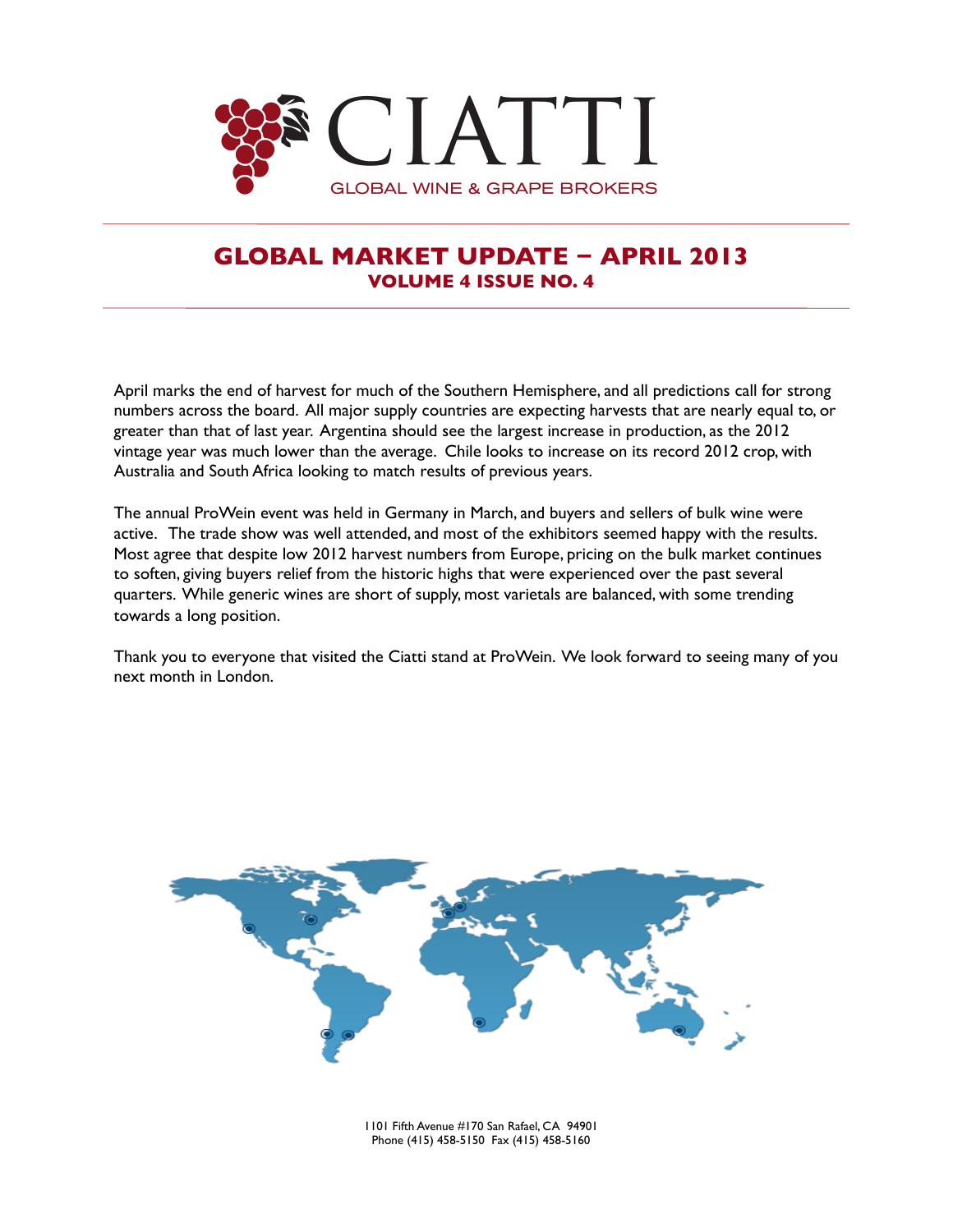# **ARGENTINA − APRIL 2013**

TIME ON TARGET

Harvest is progressing with good results in terms of volume and quality. The grape market remains tough, with prices holding for varietals, but activity and sales have been slow. Prices and volume have been strong for Criolla, as the White Grape Juice Concentrate business is attractive.

# **CURRENT MARKET PRICING**

#### ALL PRICING IN USD PER LITER; FCA WINERY:

| <b>Vintage</b> | <b>Variety</b>          | <b>Price</b>  | <b>Trend</b>      | <b>Vintage</b> | <b>Variety</b>        | <b>Price</b>  | <b>Trend</b> |
|----------------|-------------------------|---------------|-------------------|----------------|-----------------------|---------------|--------------|
| 2012           | Generic White           | $0.55 - 0.60$ | $\leftrightarrow$ | 2012           | Generic Red           | $0.60 - 0.65$ | ◡            |
| 2012           | Generic White (Criolla) | $0.50 - 0.55$ | $\leftrightarrow$ | 2012           | Cabernet Sauvignon    | $0.90 - 1.00$ | ↓            |
| 2012           | Chardonnay              | $0.90 - 1.00$ | $\leftrightarrow$ | 2012           | <b>Malbec</b>         | $1.20 - 1.40$ | ↓            |
| 2012           | Torrontes               | $0.65 - 0.75$ | $\leftrightarrow$ | 2012           | Malbec Reserva        | $1.60 - 1.80$ | ↓            |
| 2012           | Chenin Blanc            | $0.65 - 0.75$ | $\leftrightarrow$ | 2012           | Syrah / Merlot        | $0.90 - 1.00$ |              |
| 2012           | Muscat                  | $0.65 - 0.75$ |                   | 2012           | Bonarda / Tempranillo | $0.85 - 0.95$ |              |

### **BULK PRICING OVER TIME**



# **BITS AND PIECES**

Bottled export sales dropped 34% in February, as a result of the poor economy. This has affected the wine business in Argentina, with local bottled wine sales decreasing, along with the bulk wine and Concentrate deals.

Also in February, bulk wine exports fell 42%.

Looking at the first two months of 2013, the total wine and Concentrate sales dropped 9.73%.

Many wineries are currently for sale, due to the current economic situation in Argentina.

There are many uncertainties about the future of the industry with the way the business is at the moment.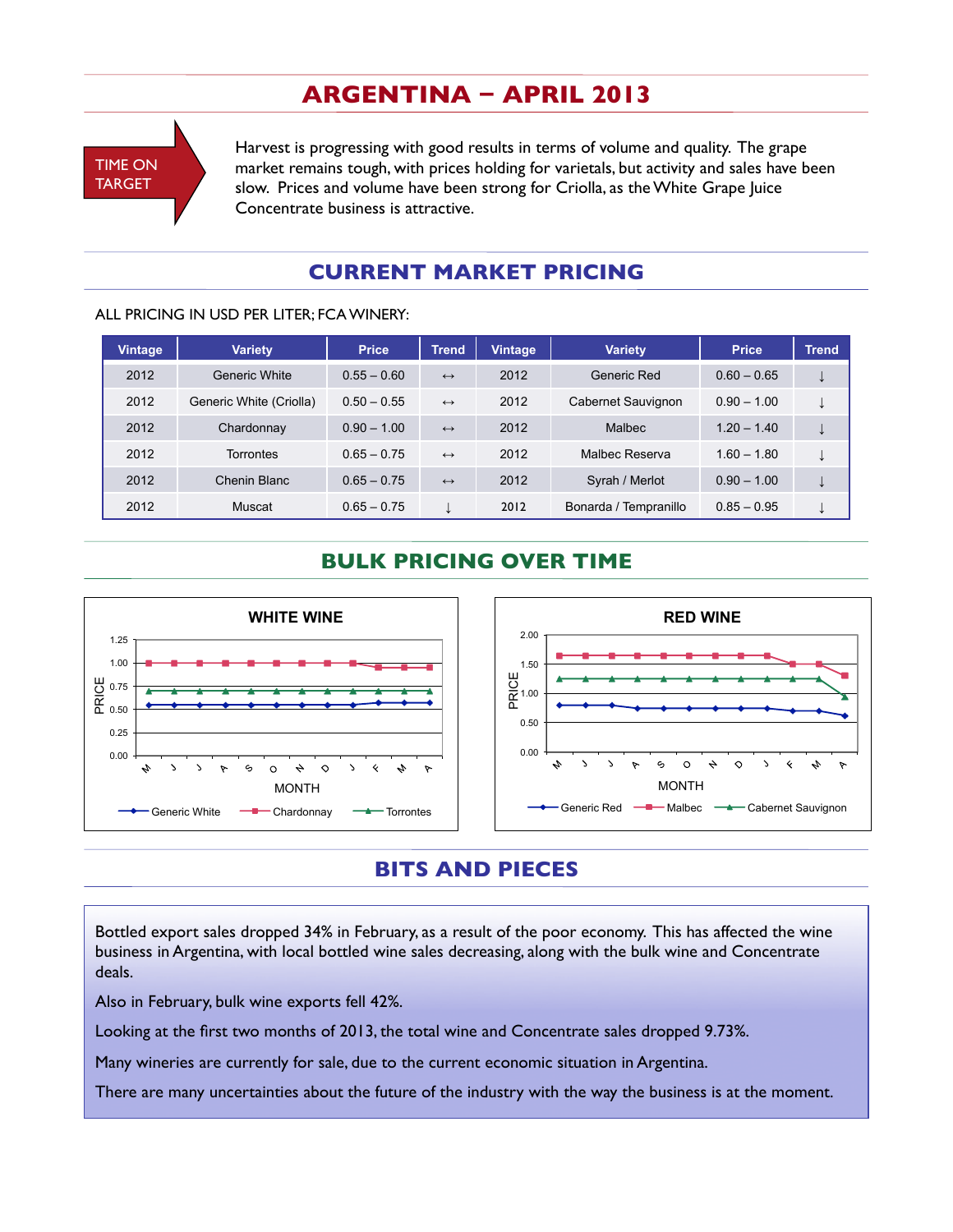# **AUSTRALIA & NEW ZEALAND − APRIL 2013**



Vintage is wrapping up as most regions have finished harvesting grapes and crushing material, with only small cool climate areas being the last to be picked. Quality of material across the board is anticipated to be high and volumes are expected to make for an average year. The warm weather in early January increased vine activity and condensed the harvesting period into a shorter timeframe. There was some rain late in the season in some areas which has caused a low concern for the late picked fruit. Overall, however, 2013 has had excellent grape growing conditions.

### **CURRENT MARKET PRICING**

#### ALL PRICING IN AUD PER LITER:

| <b>Vintage</b> | <b>Variety</b>    | <b>Price</b>       | <b>Trend</b>      | <b>Vintage</b> | <b>Variety</b>     | <b>Price</b>  | <b>Trend</b>      |
|----------------|-------------------|--------------------|-------------------|----------------|--------------------|---------------|-------------------|
| <b>NV</b>      | Dry White         | $0.60 - 0.80$      | $\leftrightarrow$ | <b>NV</b>      | Dry Red            | $0.70 - 0.80$ | $\leftrightarrow$ |
| 2012           | Chardonnay        | $0.75 - 0.90$      |                   | 2012           | Cabernet Sauvignon | $1.05 - 1.30$ | $\leftrightarrow$ |
| 2012           | Sauvignon Blanc   | $0.85 - 1.00$      | $\leftrightarrow$ | 2012           | Merlot             | $1.05 - 1.30$ | $\leftrightarrow$ |
| 2012           | NZ Marlborough SB | $NZ$ 5.50 $-$ 6.00 | $\leftrightarrow$ | 2012           | Shiraz             | $1.05 - 1.20$ | $\leftrightarrow$ |
| 2012           | <b>Pinot Gris</b> | $0.95 - 1.20$      | $\leftrightarrow$ | 2012           | Muscat             | $0.85 - 1.00$ |                   |

# **BITS AND PIECES – AUSTRALIA**

Australia continues to battle with the high Aussie dollar meaning imported bottled wines have been more affordable than before. For the year ending 2012 , imported wines rose 10% to 84 million liters. This also includes New Zealand wine, as Aussies have increased their imports of New Zealand Sauvignon Blanc by over 1,300% in the last 12 years, adding to the 56.5 million liters of foreign white wine consumed. Sales of red foreign wine have only increased by 120% for the same period. This trend is expected to continue while the Aussie dollar remains strong and Marlborough Sauvignon Blanc continues on a high ride of popularity.

The recent 2013 ProWein wine fair held in Dusseldorf, Germany has set a new record with the largest number of Australian attendees and exhibitors visiting this year. Australians have been favoring the increasing popular ProWein festival over the London International Wine Fair, with many in the industry now leaning away from the UK fair entirely.

# **BITS AND PIECES – NEW ZEALAND**

Harvest in the North island is nearly completed, with only a small amount of red grapes to go. The quality is fantastic for all varieties and quantities are close to plan, with only a few ups and downs across varieties.

The harvest in Marlborough has started and many varieties are all ripening at the same time. Quality, again, is exceptional with good primary fruit characters and quantity currently slightly down from estimates.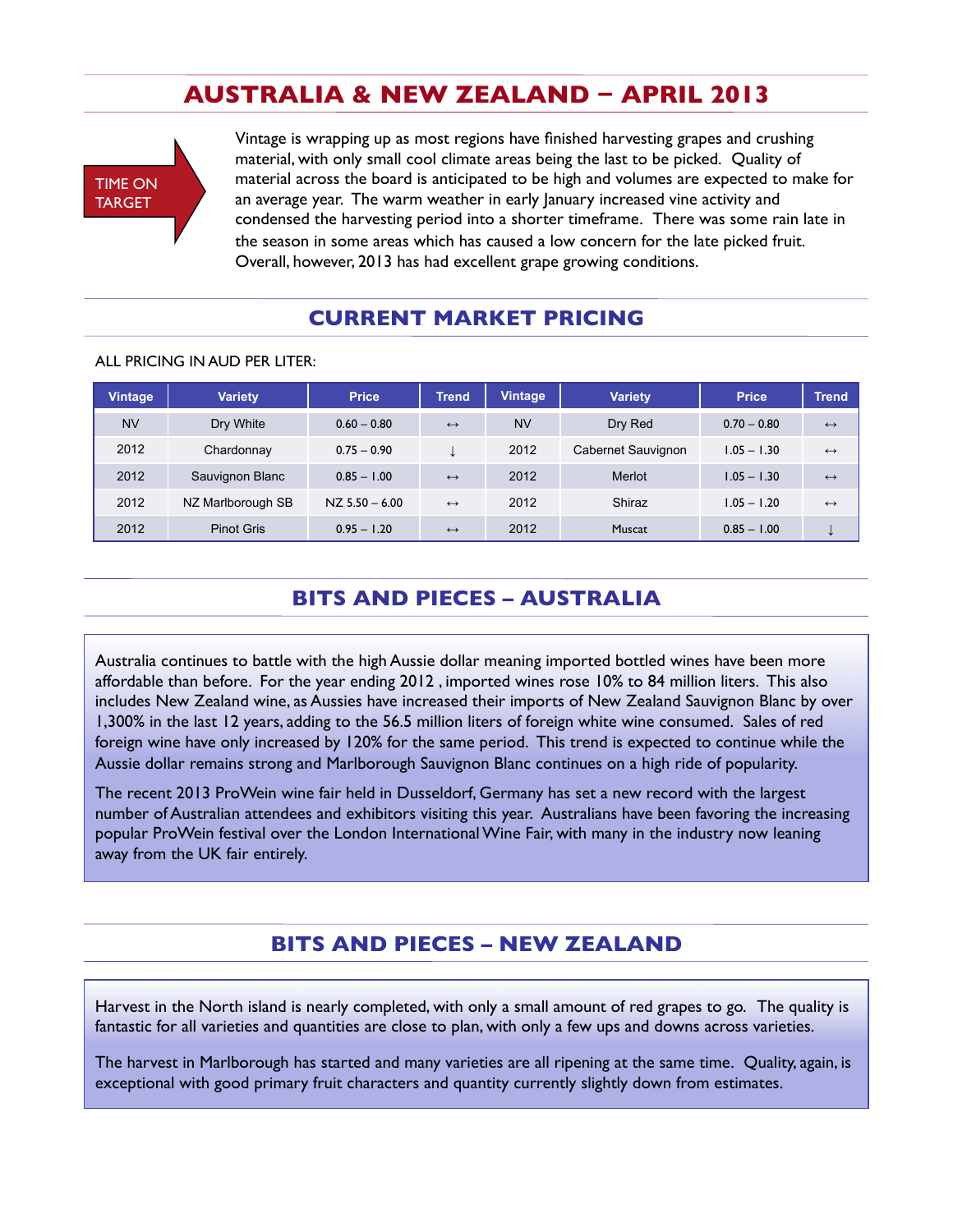# **CALIFORNIA − APRIL 2013**

**TIME ON** TARGET

California Grape Acreage Report

Results from the 2012 California Grape Acreage Report were released. Total grape plantings represents 847,000 acres (342,768 hectares). Wine grape plantings were at 508,000 bearing and 38,000 non-bearing acres (7.5%). Chardonnay, Colombard and Muscat varieties were the leading white varietals planted. Cabernet Sauvignon dominated red plantings, followed by Pinot Noir, Rubired and Malbec.

Table grape acreage represents 98,000 acres: 85,000 bearing and 13,000 non-bearing (15%). Raisin grape acreage decreased by 5,000 acres to 200,000 acres. Note that this was 287,000 acres in 2000. There are rumors of many additional acres currently under contract to be planted this spring and in 2015. It is always noted that reporting data supplied is optional and reflects the 2012 season.

## **CURRENT MARKET PRICING**

| <b>Vintage</b> | <b>Variety</b>       | <b>Price</b>  | <b>Trend</b>      | <b>Vintage</b> | <b>Variety</b>     | <b>Price</b>  | <b>Trend</b>      |
|----------------|----------------------|---------------|-------------------|----------------|--------------------|---------------|-------------------|
| 2012           | <b>Generic White</b> | $0.80 - 1.05$ | $\leftrightarrow$ | 2012           | Generic Red        | $0.99 - 1.32$ | $\leftrightarrow$ |
| 2012           | Chardonnay           | $1.05 - 1.45$ | ↓                 | 2012           | Cabernet Sauvignon | $1.72 - 2.38$ |                   |
| 2012           | <b>Pinot Grigio</b>  | $1.32 - 1.58$ | $\leftrightarrow$ | 2012           | Merlot             | $1.58 - 1.98$ |                   |
| 2012           | Muscat               | $1.18 - 1.45$ | ↓                 | 2012           | Pinot Noir         | $2.11 - 2.64$ | $\leftrightarrow$ |
| 2012           | White Zinfandel      | $1.18 - 1.32$ | $\leftrightarrow$ | 2012           | Syrah              | $1.58 - 1.98$ | $\leftrightarrow$ |
| 2012           | Colombard            | $0.86 - 1.06$ | $\leftrightarrow$ | 2012           | Zinfandel          | $1.72 - 2.38$ |                   |

#### ALL PRICING IN USD PER LITER:

### **BITS AND PIECES**

Grape buying activity continues to be brisk on the limited vineyards that are open. We continue to re-contract previous vineyards, in many cases to multiple years. Pricing has remained steady.

Bulk wine sales activity continues with purchases from negociant brands, along with wines destined to new and growing labels within various larger wineries. Pricing has settled in comparison to the extremes seen last season. Inventories continue to become available from most appellations and varieties.

Springtime weather and bud break is happening throughout the West Coast. Growers and vintners remain anxious about potential frost conditions and lack of rain this season to date.

| Leading Varietals: Acres Planted & % Planted of White/Red |        |     |                           |        |     |  |  |  |
|-----------------------------------------------------------|--------|-----|---------------------------|--------|-----|--|--|--|
| % of Reds<br>% of Whites<br><b>Whites</b><br><b>Reds</b>  |        |     |                           |        |     |  |  |  |
| Chardonnay                                                | 95.000 | 53% | <b>Cabernet Sauvignon</b> | 80.600 | 27% |  |  |  |
| <b>French Colombard</b>                                   | 22,400 | 12% | <b>Zinfandel</b>          | 47,600 | 16% |  |  |  |
| <b>Sauvignon Blanc</b>                                    | 15.200 | 8%  | <b>Merlot</b>             | 45.600 | 15% |  |  |  |
| <b>Pinot Grigio</b>                                       | 12,800 | 7%  | <b>Pinot Noir</b>         | 39,600 | 13% |  |  |  |
| <b>Muscat Types</b>                                       | 8.000  | 4%  | Syrah                     | 18.700 | 6%  |  |  |  |
| <b>Chenin Blanc</b>                                       | 6,000  | 3%  | <b>Rubired</b>            | 12,200 | 4%  |  |  |  |
| <b>White Riesling</b>                                     | 4,400  | 2%  | <b>Petite Sirah</b>       | 8.600  | 3%  |  |  |  |
| <b>TOTAL WHITE</b>                                        |        | 89% | <b>TOTAL RED</b>          |        | 84% |  |  |  |

*Source: California Department of Food & Agriculture*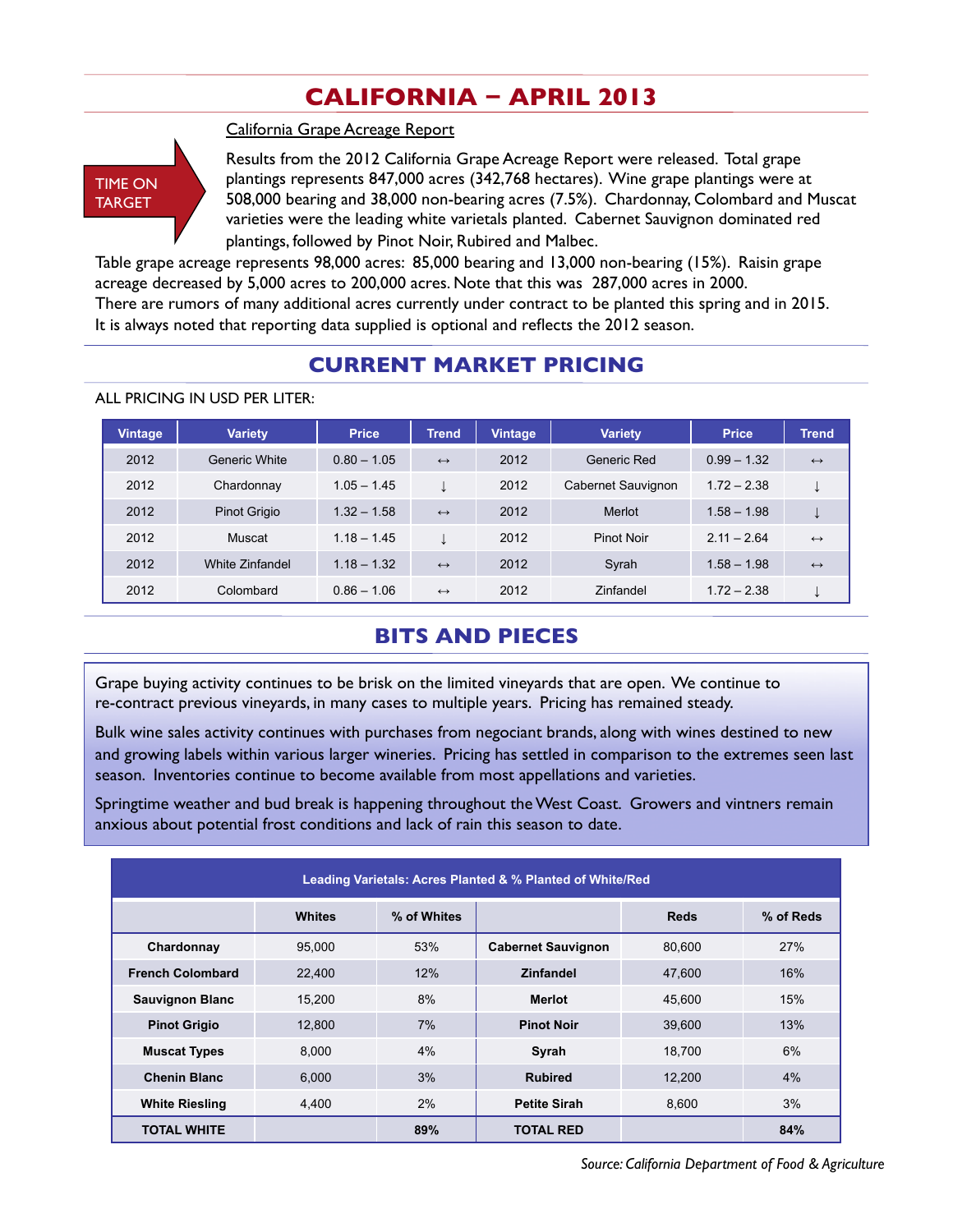# **CHILE − APRIL 2013**



Grapes that have not been contracted are not being sold below the announced market price. Nevertheless, this is a small portion of the total grape market. The harvest is delayed by an estimated two weeks. Approximately 35% of grapes have been harvested thus far. The quality is looking to be similar to that of last year, but lower in brix. Volumes should be similar or slightly higher than 2012. Northern valleys like Elqui and Coquimbo are still experiencing a drought and smaller production. This is causing some availability problems for Muscat, since some Pisco producers are currently demanding Muscat.

## **CURRENT MARKET PRICING**

#### ALL PRICING IN USD PER LITER; FOB PORT:

|                | ALL FNICING IN USD FEN LITEN, FOB FONT. |               |                   |         |                                      |               |                   |
|----------------|-----------------------------------------|---------------|-------------------|---------|--------------------------------------|---------------|-------------------|
| <b>Vintage</b> | <b>Variety</b>                          | <b>Price</b>  | <b>Trend</b>      | Vintage | <b>Variety</b>                       | <b>Price</b>  | <b>Trend</b>      |
| 2012           | <b>Generic White</b>                    | $0.63 - 0.70$ | $\leftrightarrow$ | 2012    | Generic Red                          | $0.55 - 0.75$ | $\leftrightarrow$ |
| 2012           | Chardonnay                              | $0.80 - 1.10$ | $\leftrightarrow$ | 2012    | Generic Red<br>(Basic)               | $0.50 - 0.55$ | $\leftrightarrow$ |
| 2012           | Sauvignon Blanc                         | $0.75 - 0.95$ |                   | 2012    | Cabernet Sauvignon                   | $0.75 - 0.80$ |                   |
| 2012           | Sauvignon Blanc<br>(High Quality)       | $1.15 - 1.70$ |                   | 2012    | Cabernet Sauvignon<br>(Estándar)     | $0.85 - 0.95$ |                   |
| 2012           | <b>Pinot Noir</b>                       | $1.10 - 1.50$ | $\leftrightarrow$ | 2012    | Cabernet Sauvignon<br>(High Quality) | $1.50 - 4.00$ | $\leftrightarrow$ |
| 2012           | Syrah                                   | $0.75 - 0.95$ |                   | 2012    | Merlot                               | $0.78 - 1.25$ |                   |
| 2012           | Carmenere                               | $0.78 - 0.95$ |                   | 2012    | <b>Malbec</b>                        | $0.95 - 2.00$ | $\leftrightarrow$ |

### **EXPORT FIGURES**

| <b>Wine export Figures</b>  |               | January-February 2012 |                  |               | January-February 2013      |                  | Vol. Var |
|-----------------------------|---------------|-----------------------|------------------|---------------|----------------------------|------------------|----------|
| (Bulk, Bottled & Sparkling) | <b>MM Lts</b> | <b>MUSS FOB</b>       | <b>Avg Price</b> | <b>MM Lts</b> | <b>MUS\$</b><br><b>FOB</b> | <b>Avg Price</b> | %        |
| <b>Bottled</b>              | 52.5          | 174.6                 | 3.33             | 55.1          | 186                        | 3.37             | 5.0%     |
| <b>Bulk</b>                 | 50.4          | 60.8                  | 1.21             | 81.1          | 81.7                       | 1.01             | 60.7%    |
| Grape Musts (GJC & Alcohol) | 2.0           | 3.8                   | 1.9              | 0.9           | 2.4                        | 2.67             | $-55.7%$ |
| <b>Sparkling Wines</b>      | 0.4           | 1.5                   | 3.96             | 0.4           | 1.5                        | 4.25             | $-8.7%$  |
| <b>Fruit Wines</b>          | 0.1           | 0.5                   | 4.63             | 0.1           | 0.7                        | 4.77             | 18.9%    |
| <b>Packed Wines</b>         | 4.9           | 10.7                  | 2.16             | 5.6           | 11.7                       | 2.07             | 14.1%    |
| Total                       | 110.4         | 145.5                 | 2.28             | 76.5          | 283.9                      | 1.98             | 29.8%    |

# **BITS AND PIECES**

A two week strike in San Antonio Port has now ended, though it has caused many delays and extra costs.

In the first quarter of 2013, the Chilean Peso strengthened 1.4% against the US Dollar. Export figures for February 2013 show a 60.7% increase in volume for bulk wine, compared to January and February of last year (81.1 MM L vs. 50.4 MM L in 2012). Bottled exports grew by 5% (55.1 MM L vs. 52.5 MM L in 2012).

The 10 most important markets for Chilean wine in February were: USA, the UK, Japan, China, the Netherlands, Canada, Brazil, Ireland, Denmark and South Korea. The biggest surprise is China in 4th place, with rates of 89% for turnover and volume.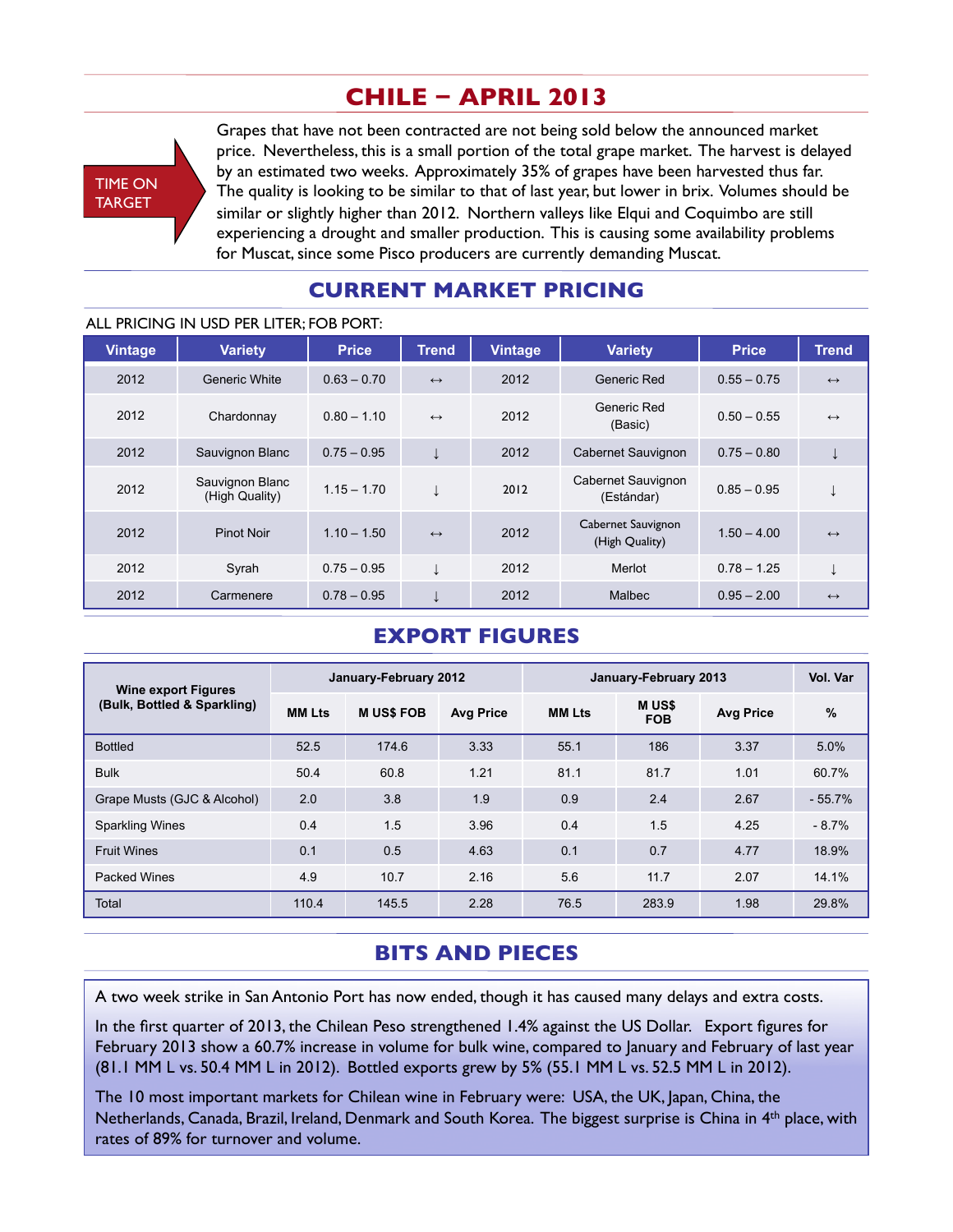# **FRANCE − APRIL 2013**



The second phase of the buying campaign in France has just been launched. Although it may be too early to tell, it seems that effects from ProWein are starting to be seen. Chardonnay, Sauvignon and rosé varietals are still the most searched and sought after wines, but supply is getting really tight on the first-hand market. The last remaining big single batches will soon only be in the hands of the negociants. On the red varietal side, the market remains active for most varietals, as a comfortable supply keeps the market balanced. The majority of the inventory available is made up of IGP Pays d'Oc wines, as Vin de France stock is at its lowest in most of the regions. Prices, however, remain stable without any significant increases yet.

## **CURRENT MARKET PRICING**

BULK WINE PRICES: ALL PRICES IN  $\epsilon$  PER LITER: EXW:

| <b>Vintage</b> | <b>Variety</b>           | <b>Price</b>  | <b>Trend</b>      | Vintage | <b>Variety</b>                 | <b>Price</b>  | <b>Trend</b>      |
|----------------|--------------------------|---------------|-------------------|---------|--------------------------------|---------------|-------------------|
| 2012           | Generic White            | $0.80 - 0.85$ | $\leftrightarrow$ | 2012    | Generic Red (VDF)              | $0.68 - 0.75$ | $\leftrightarrow$ |
| 2012           | Chardonnay (VDF)         | $0.90 - 1.00$ | $\leftrightarrow$ | 2012    | Cabernet Sauvignon<br>(VDF)    | $0.75 - 0.80$ | $\leftrightarrow$ |
| 2012           | Chardonnay (IGP OC)      | $0.95 - 1.10$ | $\leftrightarrow$ | 2012    | Cabernet-Sauvignon<br>(IGP OC) | $0.76 - 0.90$ | $\leftrightarrow$ |
| 2012           | Sauvignon-Blanc (VDF)    | $0.80 - 0.90$ | $\leftrightarrow$ | 2012    | Merlot (VDF)                   | $0.75 - 0.80$ | $\leftrightarrow$ |
| 2012           | Sauvignon-Blanc (IGP OC) | $0.85 - 0.95$ | $\leftrightarrow$ | 2012    | Merlot (IGP OC)                | $0.76 - 0.90$ | $\leftrightarrow$ |
| 2012           | Generic Rosé (VDF)       | $0.70 - 0.75$ | $\leftrightarrow$ | 2012    | Syrah (IGP OC)                 | $0.75 - 0.80$ | $\leftrightarrow$ |
| 2012           | Varietal Rosé (IGP OC)   | $0.76 - 0.88$ | $\leftrightarrow$ | 2012    | Dry Muscat (IGP Oc)            | $0.95 - 1.05$ | $\leftrightarrow$ |

### **BULK PRICING OVER TIME**



### **BITS AND PIECES**

After an unusually cold end of winter, there have been regular rainfalls in Languedoc throughout the last two weeks, followed by a rise in temperatures. These conditions look to be good and will lead the vines out of dormancy. Although it might be too early to say, as harvest remains five months away, these conditions could lead to a certainly larger crop than in 2012. Growers are confident, but remain neutral about the fact that an oversized crop that could impact the market balance; especially after the last price increase they managed to get on a short 2011 crop. This, wine merchants will not soon forget.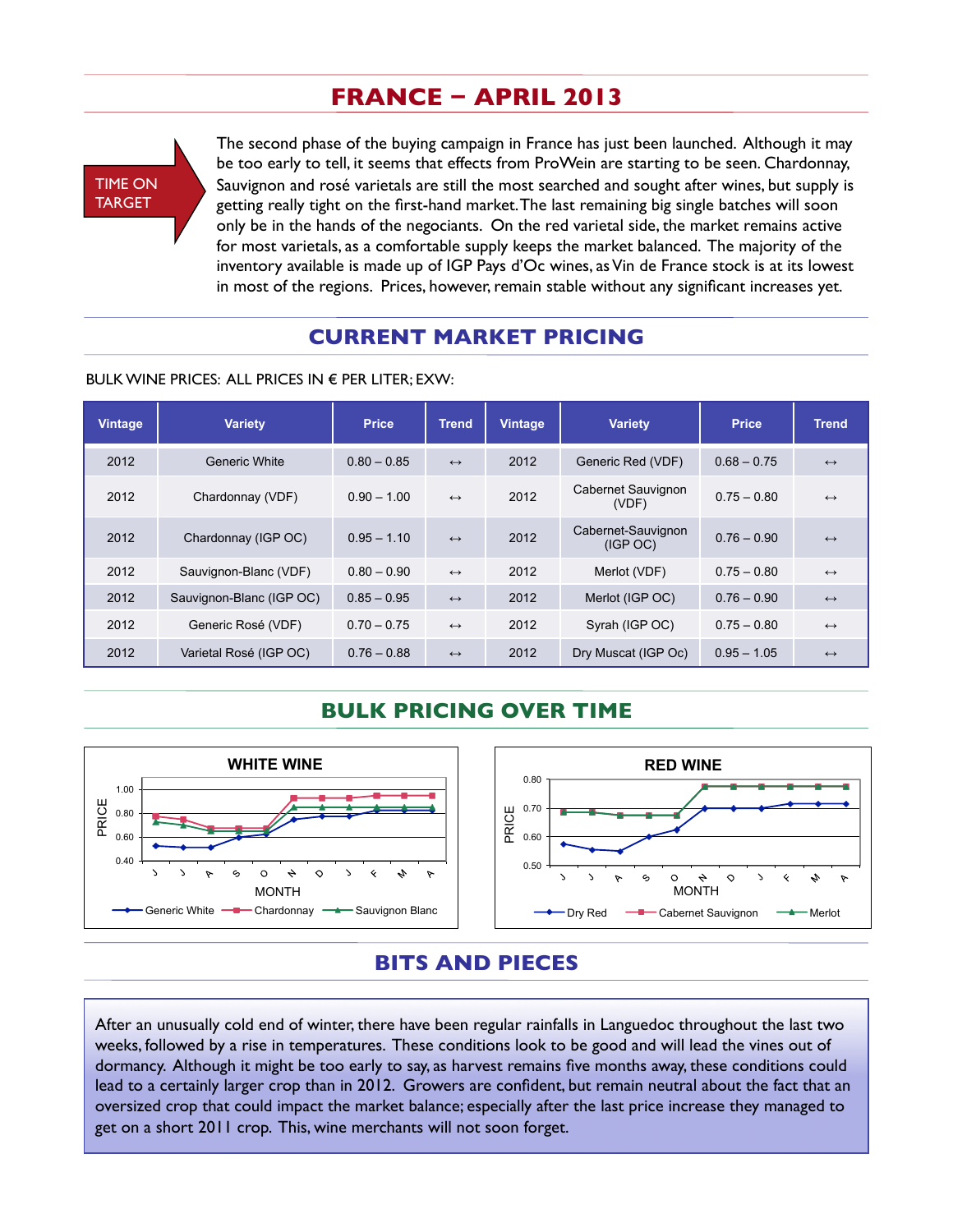# **GERMANY − APRIL 2013**



Most of the international guests who attended ProWein in Dusseldorf may have recognized that spring in Germany is very late this year. Many growers are already comparing this late beginning of the growing season with a period in the 1980s when some regions had difficulty reaching ripening levels for a drinkable wine. Even though it is still to early to predict, it has already had some influence on the willingness to sell bulk wine in Germany.

### **CURRENT MARKET PRICING**

| <b>Vintage</b> | <b>Variety</b>  | <b>Price</b>  | <b>Trend</b>      |
|----------------|-----------------|---------------|-------------------|
| 2012           | White Wine      | $1.00 - 1.10$ | $\leftrightarrow$ |
| 2012           | Pinot Grigio    | $1.40 - 1.50$ | $\leftrightarrow$ |
| 2012           | Riesling        | $1.10 - 1.30$ | ए                 |
| 2012           | <b>Red Wine</b> | $0.75 - 0.90$ | $\leftrightarrow$ |
| 2012           | Dornfelder      | $0.85 - 0.95$ | $\leftrightarrow$ |

#### BULK WINE PRICES: ALL PRICES IN EURO PER LITER EX WINERY:

## **BITS AND PIECES**

Riesling has always been that flagship wine of Germany. However, Pinot Noir may one day take its place. The number of plantings of Pinot Noir in Germany has nearly doubled over the last ten years.

Globally, Germany is third in terms of the largest number of Pinot Noir hectares planted.

Not only does Germany have a large number of Pinot Noir plantings, it is also are gaining recognition for the quality of the wine. In fact, Germany took 7 of 10 spots in an International Pinot Noir blind tasting that was held in London in 2011.

Hong Kong merchants are even beginning to recognize it as a quality alternative to Pinot from France.

#### Pinot Noir: World Wide Plantings

| Country                             | Vineyard<br>Area<br>(Hectares) | Share (%) |
|-------------------------------------|--------------------------------|-----------|
| France                              | 30,659                         | 35.4      |
| US (California, Oregon, Washington) | 21,037                         | 24.3      |
| Germany                             | 11,756                         | 13.6      |
| Australia                           | 5,061                          | 5.8       |
| New Zealand                         | 4,828                          | 5.6       |
| Switzerland                         | 4,352                          | 5.0       |
| Italy                               | 3,300                          | 3.8       |
| Chile                               | 2,130                          | 2.5       |
| Argentina                           | 1,681                          | 1.9       |
| South Africa                        | 962                            | 1.1       |
| Austria                             | 649                            | 0.8       |
| Luxembourg                          | 102                            | 0.1       |
| <b>TOTAL</b>                        | 86,517                         | 100       |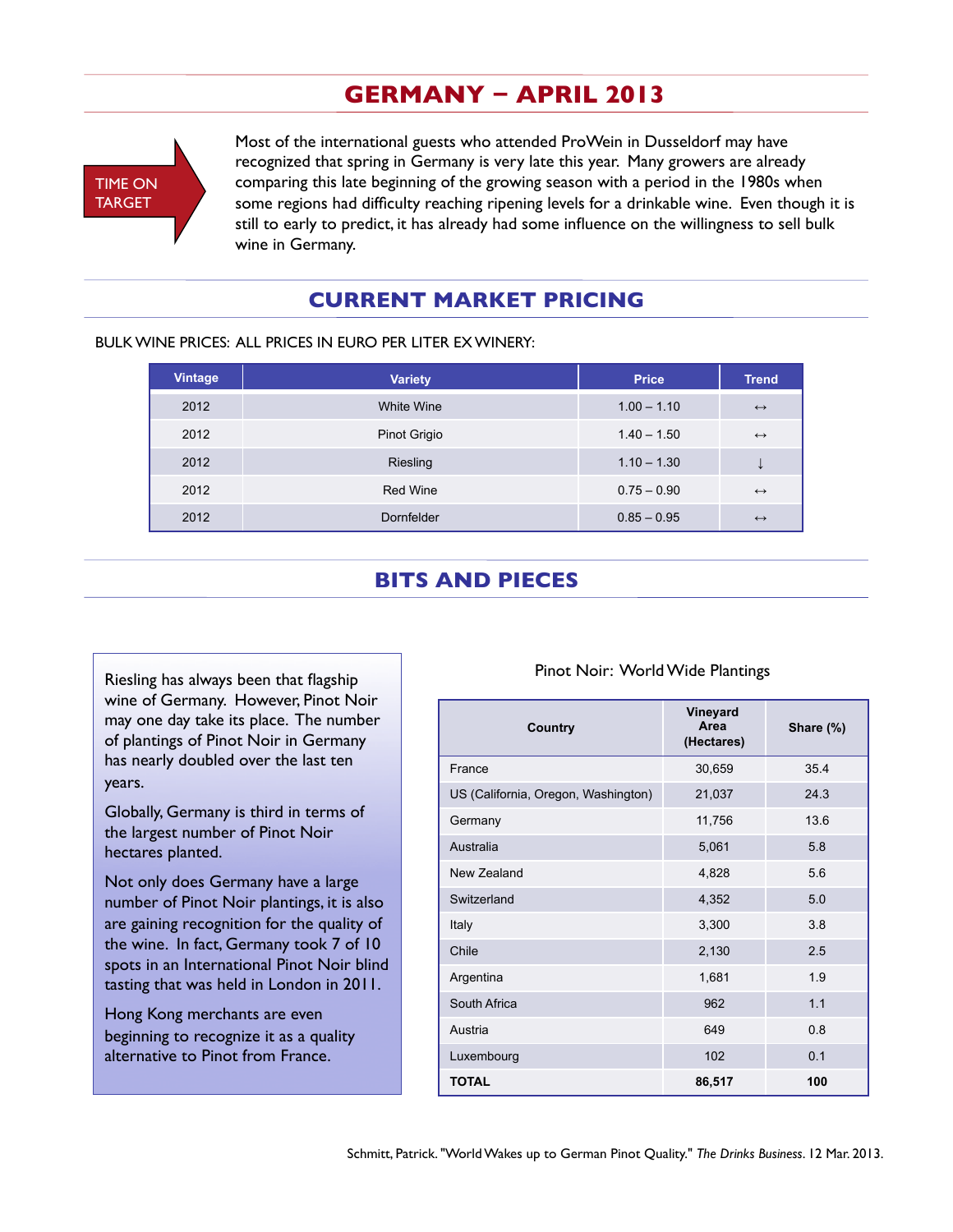# **ITALY − APRIL 2013**



Vinitaly, an International Wine and Spirits Exhibition held in Verona, is now coming to a close. The weather was unusually cold and rainy for this time of year. The big wine fairs which help wine producing countries, are fairs that freeze the evolution of prices. At the moment, everyone is awaiting the end of April or beginning of May, to ensure that the risk of frost will have passed. Rainfall in recent months was good, and all the components are leading us to hope for a good crop for 2013. Everyone in Italy seems to be missing two things: the sun and a new government!

### **CURRENT MARKET PRICING**

| Vintage | <b>Variety</b> | <b>Price</b>  | <b>Trend</b>      | <b>Vintage</b> | <b>Variety</b>     | <b>Price</b>  | Trend'            |
|---------|----------------|---------------|-------------------|----------------|--------------------|---------------|-------------------|
| 2012    | Generic White  | $0.66 - 0.75$ | $\leftrightarrow$ | 2012           | Generic Red        | $0.64 - 0.73$ | $\leftrightarrow$ |
| 2012    | Chardonnay     | $0.85 - 0.95$ | $\leftrightarrow$ | 2012           | Cabernet Sauvignon | $0.75 - 0.85$ | $\leftrightarrow$ |
| 2012    | Pinot Grigio   | $1.35 - 1.50$ | $\leftrightarrow$ | 2012           | Merlot             | $0.75 - 0.85$ | $\leftrightarrow$ |

#### BULK WINE PRICES: ALL PRICES IN  $\epsilon$  PER LITER; EXW:

## **BULK PRICING OVER TIME**



### **BITS AND PIECES**

In terms of the Italian market, not much has changed since last month's report. The Italian bulk wine market situation hasn't changed significantly. Prices remain stable for white, rosé and all other varietals. Red wine is on somewhat of a downward trend, but only for certain contracting conditions, such as upfront payment and immediate loadings.

The national consumption of wine is down in Italy (the latest figures from GDO are showing -4% for the first three months of 2013) and it seems that the main consumers of Italian wines are even consuming less, partly due to the poor weather conditions.

As previously mentioned, there is a structural issue in Italy, with a high number of bottlers and a lack of strong brands. We can expect some bankruptcies if some of these companies are not able to transfer their increase in production costs and obtain enough or even higher turnover. This is true especially when considering the large need for cash flow, due to the new national payment terms (60 days for suppliers).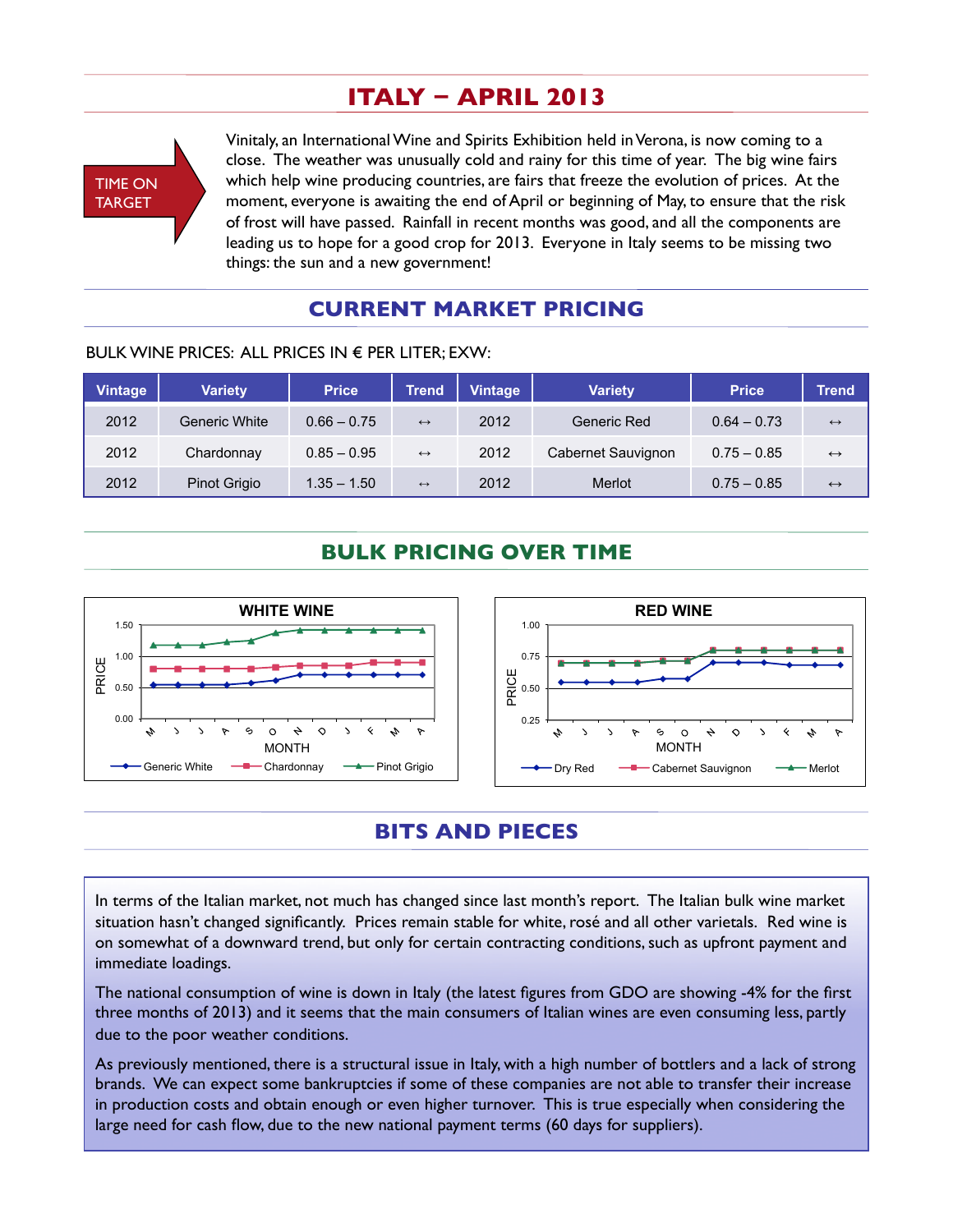# **SOUTH AFRICA − APRIL 2013**



Harvest will be finished in most regions of South Africa by mid-April. Crop predictions remain the same as last month, with the 2013 harvest estimated to be around 1.38 million tons. This estimate would mean that the 2013 harvest may be about the same as in 2012. Good growing conditions persisted with only some late rain in particular areas during Easter weekend, which may be a problem for some late varietals.

### **CURRENT MARKET PRICING**

#### ALL PRICING IN SA RAND PER LITER; FOB, CAPE TOWN:

| <b>Vintage</b> | <b>Variety</b>       | <b>Price</b>  | Trend <b>ˈ</b>    | <b>Vintage</b> | <b>Variety</b>     | <b>Price</b>  | <b>Trend</b>      |
|----------------|----------------------|---------------|-------------------|----------------|--------------------|---------------|-------------------|
| 2012 / 2013    | <b>Generic White</b> | $4.35 - 4.50$ | $\leftrightarrow$ | 2012 / 2013    | Generic Red        | $5.80 - 6.30$ | $\leftrightarrow$ |
| 2012 / 2013    | Chardonnay           | $5.55 - 7.25$ | $\leftrightarrow$ | 2012 / 2013    | Cabernet Sauvignon | $6.70 - 8.00$ | $\leftrightarrow$ |
| 2012 / 2013    | Sauvignon Blanc      | $5.75 - 7.80$ | $\leftrightarrow$ | 2012 / 2013    | Ruby Cabernet      | $5.85 - 6.30$ | $\leftrightarrow$ |
| 2012 / 2013    | Generic Rosé         | $4.65 - 6.00$ | $\leftrightarrow$ | 2012 / 2013    | Merlot             | $6.70 - 8.00$ | $\leftrightarrow$ |
| 2012 / 2013    | Cultivar Rosé        | $5.40 - 6.00$ | $\leftrightarrow$ | 2012 / 2013    | Pinotage           | $6.60 - 7.50$ | $\leftrightarrow$ |
| 2012 / 2013    | Chenin Blanc         | $4.60 - 5.10$ | $\leftrightarrow$ | 2012 / 2013    | Shiraz             | $6.80 - 8.25$ | $\leftrightarrow$ |
| 2012 / 2013    | Muscat               | $4.85 - 5.00$ | $\leftrightarrow$ | 2012 / 2103    | Cinsaut            | $5.85 - 6.30$ | $\leftrightarrow$ |

### **BITS AND PIECES**

#### Domestic Sales and Export of Natural Wine in South Africa

• The following tables shows the growth in the local market and the export market over the last year.

Total exported wine by varietal:

- Red wine 162,908,776 liters (39.8%)
- White wine 216,025,205 liters (52.8%)
- Rose 30,035,080 liters (7.4%)

#### Total exported wine:

- Packaged 160,535,926 liters (39.3%)
- Bulk 248,433,135 liters (60.7%)
- Exports of bulk wine has shown more change over the last six months, along with the growth in exports of rosé wines.

| <b>Domestic Sales of Natural Wine (Gross Liters)</b> |                                                                           |             |       |  |  |  |  |  |
|------------------------------------------------------|---------------------------------------------------------------------------|-------------|-------|--|--|--|--|--|
|                                                      | <b>Jan 2011 to</b><br>Jan 2012 to<br><b>Trend</b><br>Dec 2012<br>Dec 2011 |             |       |  |  |  |  |  |
| <b>Wholesalers</b>                                   | 167,325,915                                                               | 172,924,157 | 103.3 |  |  |  |  |  |
| <b>Private Cellars</b>                               | 43.864.202                                                                | 46,186,381  | 105.3 |  |  |  |  |  |
| <b>Producer Cellars</b>                              | 996,221,890                                                               | 100,708,976 | 101.1 |  |  |  |  |  |
| TOTAL                                                | 310,812,306                                                               | 319,819,514 | 102.9 |  |  |  |  |  |

| <b>Export of Natural Wine (Gross Liters)</b> |                                |                                |              |  |  |  |  |
|----------------------------------------------|--------------------------------|--------------------------------|--------------|--|--|--|--|
|                                              | <b>Jan 2011 to</b><br>Dec 2011 | <b>Jan 2012 to</b><br>Dec 2012 | <b>Trend</b> |  |  |  |  |
| <b>TOTAL</b>                                 | 350,415,001                    | 408,969,061                    | 116.7        |  |  |  |  |

| <b>Domestic Sales &amp; Export of Natural Wine (Gross Liters)</b> |                                |                                |              |  |  |  |  |
|-------------------------------------------------------------------|--------------------------------|--------------------------------|--------------|--|--|--|--|
|                                                                   | <b>Jan 2011 to</b><br>Dec 2011 | <b>Jan 2012 to</b><br>Dec 2012 | <b>Trend</b> |  |  |  |  |
| <b>TOTAL</b>                                                      | 661,227,307                    | 728,788,575                    | 110.2        |  |  |  |  |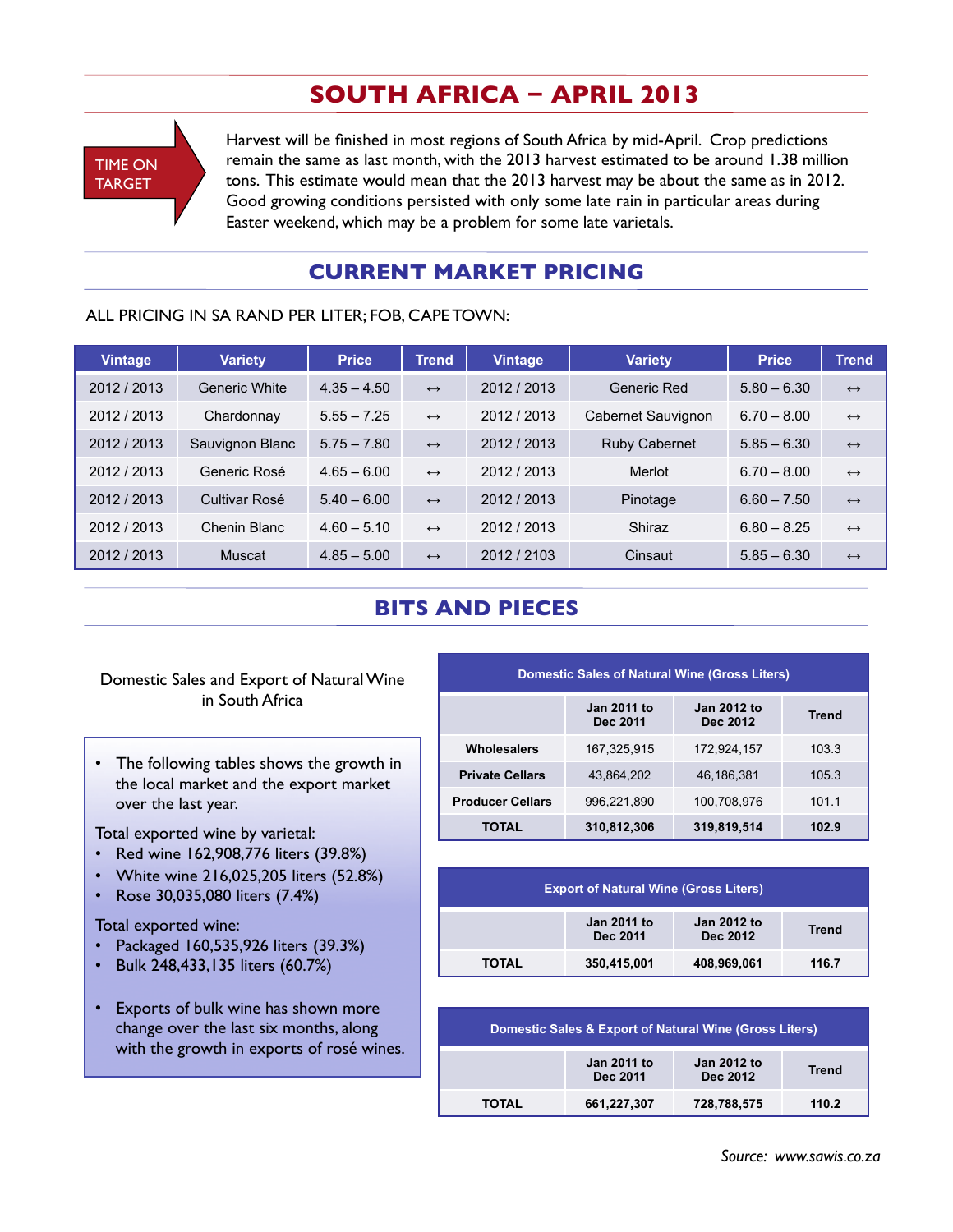# **SPAIN − APRIL 2013**



The Spanish market over the last month has been quite confusing for most international buyers. Due to a high pricing strategy during the first part of the buying campaign, both cooperages and wine merchants have registered an exceptional increase in sales and in value. However, Spain has lost important price-driven markets (Russia, China, historic European clients) in favor of Chile and South Africa. Only the end of campaign figures will prove this strategy to be successful or not.

# **CURRENT MARKET PRICING**

| <b>Vintage</b> | <b>Variety</b> | <b>Price</b>  | <b>Trend</b>      | Vintage | <b>Variety</b>     | <b>Price</b>  | Trend             |
|----------------|----------------|---------------|-------------------|---------|--------------------|---------------|-------------------|
| 2012           | Generic White  | $0.58 - 0.64$ |                   | 2012    | Generic Red        | $0.56 - 0.62$ | ↡                 |
| 2012           | Generic Rosé   | $0.58 - 0.62$ |                   | 2012    | Cabernet Sauvignon | $0.70 - 0.75$ | $\leftrightarrow$ |
| 2012           | Moscatel       | $0.78 - 0.82$ |                   | 2012    | Merlot             | $0.70 - 0.75$ | $\leftrightarrow$ |
| 2012           | Syrah          | $0.65 - 0.70$ | $\leftrightarrow$ | 2012    | Tempranillo        | $0.64 - 0.68$ | ₩                 |

#### BULK WINE PRICES: ALL PRICES IN € PER LITER; EXW**:**

## **BULK PRICING OVER TIME**



### **BITS AND PIECES**

The industry was claiming for a Spanish price strategy re-adjustment and it seems that producers/sellers have understood the message, as we are now noticing a downward pricing trend. The market is not collapsing, but the price decreases have caught new interest from international buyers. It remains to be seen whether this will lead to big sales immediately. Everybody now remains in a wait-and-see situation, looking at bargains and opportunities, knowing that dry red inventory is really ample and dry white is still available in good-sized batches.

Although Spanish exports are moving at a slow pace, Spanish wine merchants continue to buy, specifically from South America and Chile. From January to February 2013, Spain imported 16 million liters of Chilean wines at an average price of \$0.58 per liter for a total of \$9.2 million. Buyers continue to search in most producing regions for pre-harvest opportunities. This strategy could be an attempt for the Spanish to keep their historically low-priced market alive, switching to New World supply (EXW Spain), and thus maintain Spanish products at slightly lower prices, while not significantly underpriced.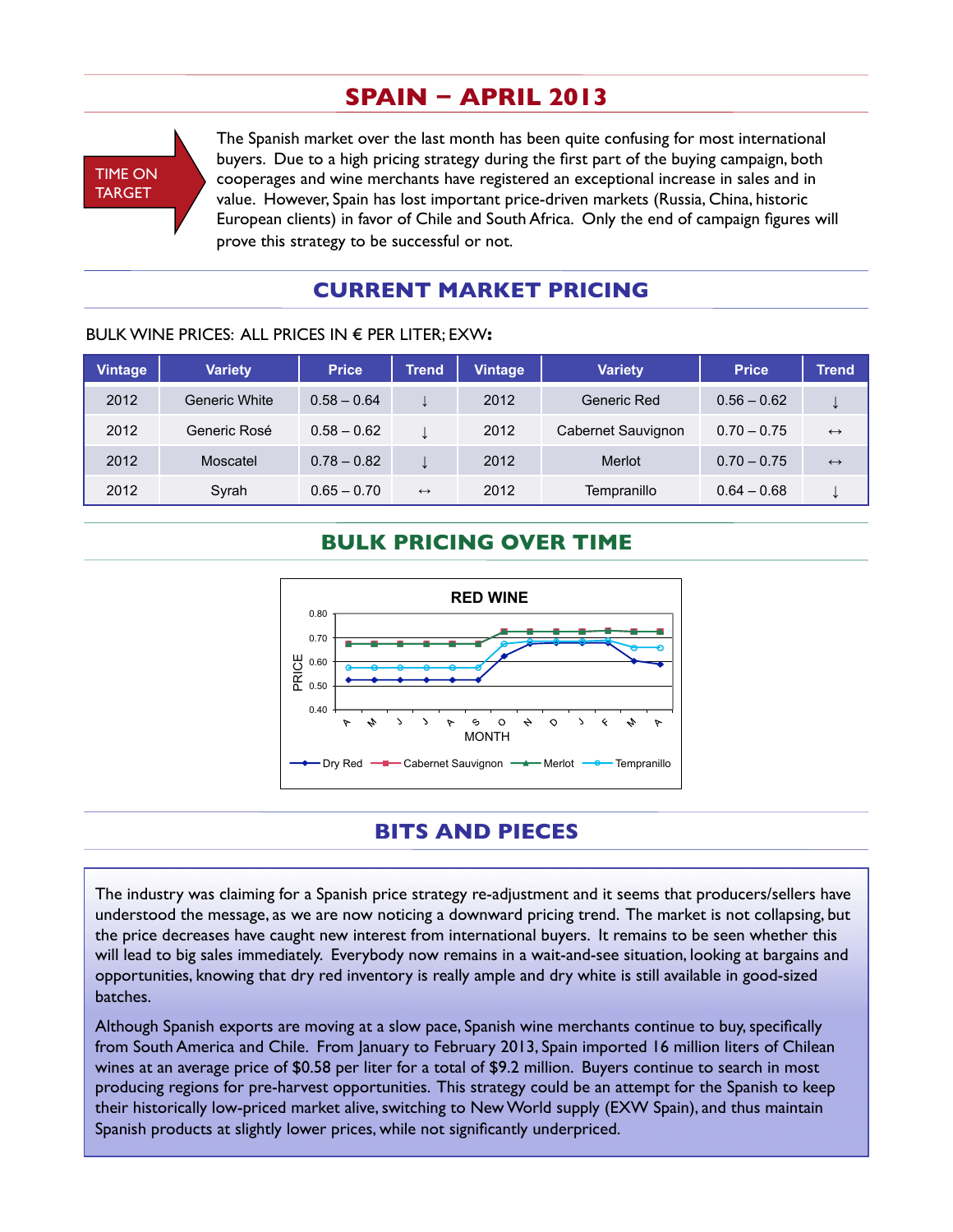# **BUYER'S CORNER - APRIL 2013: PROWEIN RECAP**



ProWein continues its momentum, and it is certainly now considered the premier annual international wine trade show. The halls were alive with activity, and business was moving at a brisk pace. Questions about the direction of the markets were abundant, as many markets seemed to be shifting downward from a price perspective.



# **Düsseldorf ProWein 2013**

- There were two additional exhibition halls verses last year, for a total of seven halls.
- 4,783 exhibitors from 48 countries attended.
- Many Importers from European countries also had their own stand: The UK, Belgium, The Netherlands, etc.
- Some Importers were traditionally exhibiting at the London International Wine Fair (LIWF), but decided to focus on ProWein only, rather than both.
- More than 44,000 trade visitors attended ProWein 2013.
- Many of the Scandinavian monopoly buyers and retail buyers from various countries attended the show.
- ProWein will be in Shanghaï, China for the first time November 10-15, 2013.
- ProWein 2014 will take place in Düsseldorf March 23-25, 2014. This will mark the 20<sup>th</sup> anniversary for Düsseldorf ProWein!

### **Observations**

#### Bulk wines

- Increased interest for Australia, New Zealand, Chile and South Africa.
- Many Italian wines.
- The interest for low alcohol wine from UK and Scandinavia seems to come from tax increases and governmental attempts to curb alcohol consumption.
- In the UK, the government did not completely forget the idea of having a minimum price for alcohol.
- Scandinavia and particularly Sweden are still interested in UK market trends on wines. As in Finland, the trade of alcohol in Sweden and Norway is ruled by the Monopolies. This is to "educate" consumers on wines of low alcohol, Organic wines, Fair Trade wines, etc.
- In Scandinavian countries, the advertisements, journalists writings and medias also highly contribute to (have a huge impact on) consumer behavior and the potential success of wines.

#### **Exhibitors**

- More producers from Eastern Europe were in attendance this year, from Romania, Croatia, Bulgaria, Moldavia and more.
- There were many exhibitors under a "Fair Trade" label, especially from South Africa.
- Again this year there was a hall especially dedicated to Organic Wines. Germany and the Netherlands are two very big importing markets for Organic wines in Europe.
- Brazil still seems to be raising interest in many people.

#### **Bottles**

- More innovations come from aromatized products with a wine base, rather from wines themselves.
- All well-known groups are launching their brands and claim that quality of the wines used are no longer entry-level, but rather Premium styles.